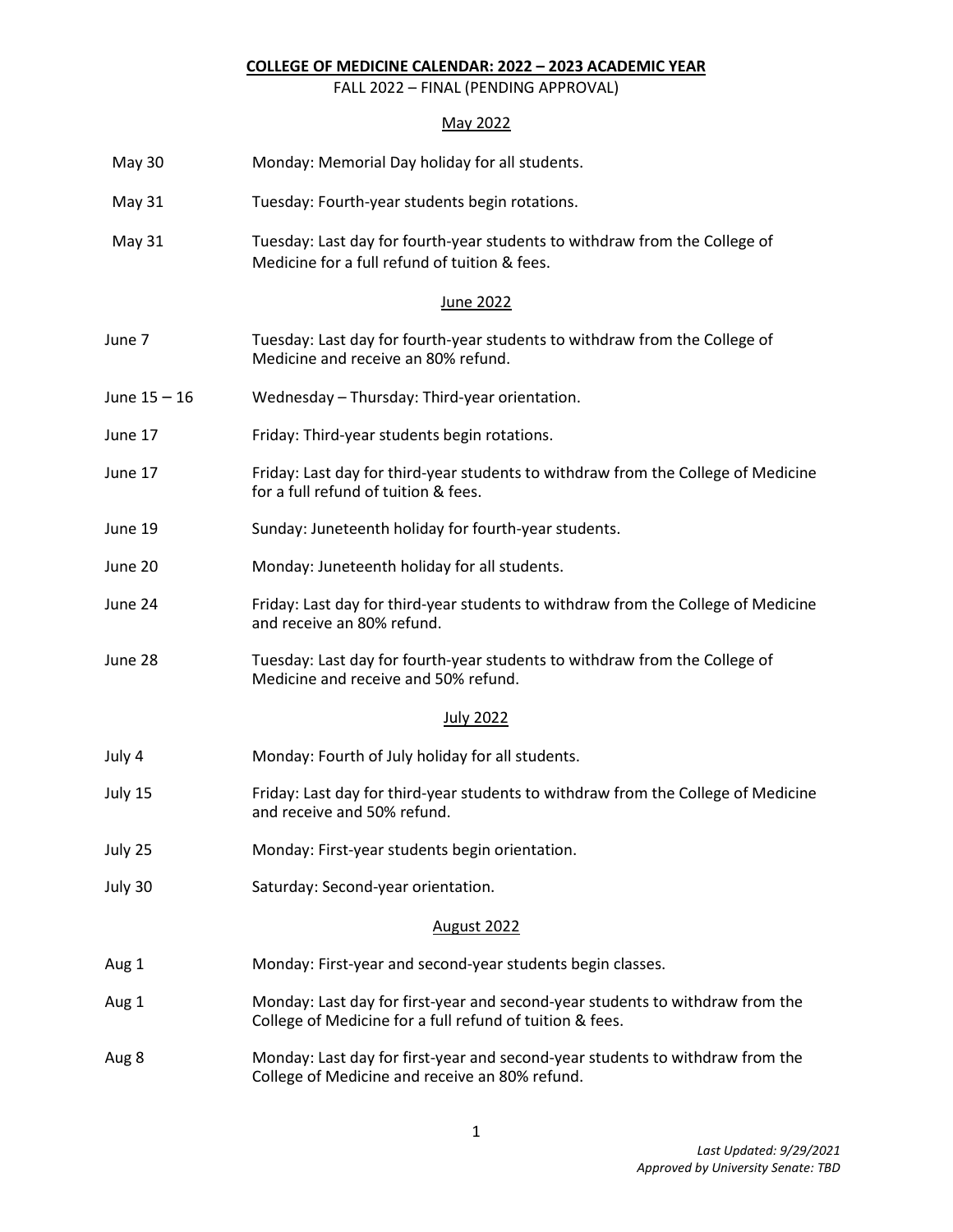|               | <b>COLLEGE OF MEDICINE CALENDAR: 2022 - 2023 ACADEMIC YEAR</b>                                                                 |  |  |
|---------------|--------------------------------------------------------------------------------------------------------------------------------|--|--|
|               | FALL 2022 - FINAL (PENDING APPROVAL)                                                                                           |  |  |
| Aug 22        | Monday: Tuition deadline for all students.                                                                                     |  |  |
| Aug 29        | Monday: Last day for first-year and second-year students to withdraw from the<br>College of Medicine and receive a 50% refund. |  |  |
|               | September 2022                                                                                                                 |  |  |
| Sept 5        | Monday: Labor Day holiday for all students.                                                                                    |  |  |
|               | October 2022                                                                                                                   |  |  |
| Oct $3 - 4$   | Monday - Tuesday: Fall Break for first-year students.                                                                          |  |  |
|               | November 2022                                                                                                                  |  |  |
| Nov 1         | Tuesday: Last day for candidates applying to the College of Medicine to submit their<br>application to WEBAdmit.               |  |  |
| Nov $21 - 22$ | Monday - Tuesday: Fall Break for second-year students.                                                                         |  |  |
| Nov $23 - 27$ | Wednesday - Sunday: Thanksgiving holiday for first-year and second-year students.                                              |  |  |
| Nov $24 - 25$ | Thursday - Friday: Thanksgiving holiday for third-year and fourth-year students.                                               |  |  |
|               | December 2022                                                                                                                  |  |  |
| <b>Dec 12</b> | Monday: Winter Break begins for fourth-year students.                                                                          |  |  |
| Dec 17        | Saturday: Winter Break begins for first-year, second-year, and third-year students.                                            |  |  |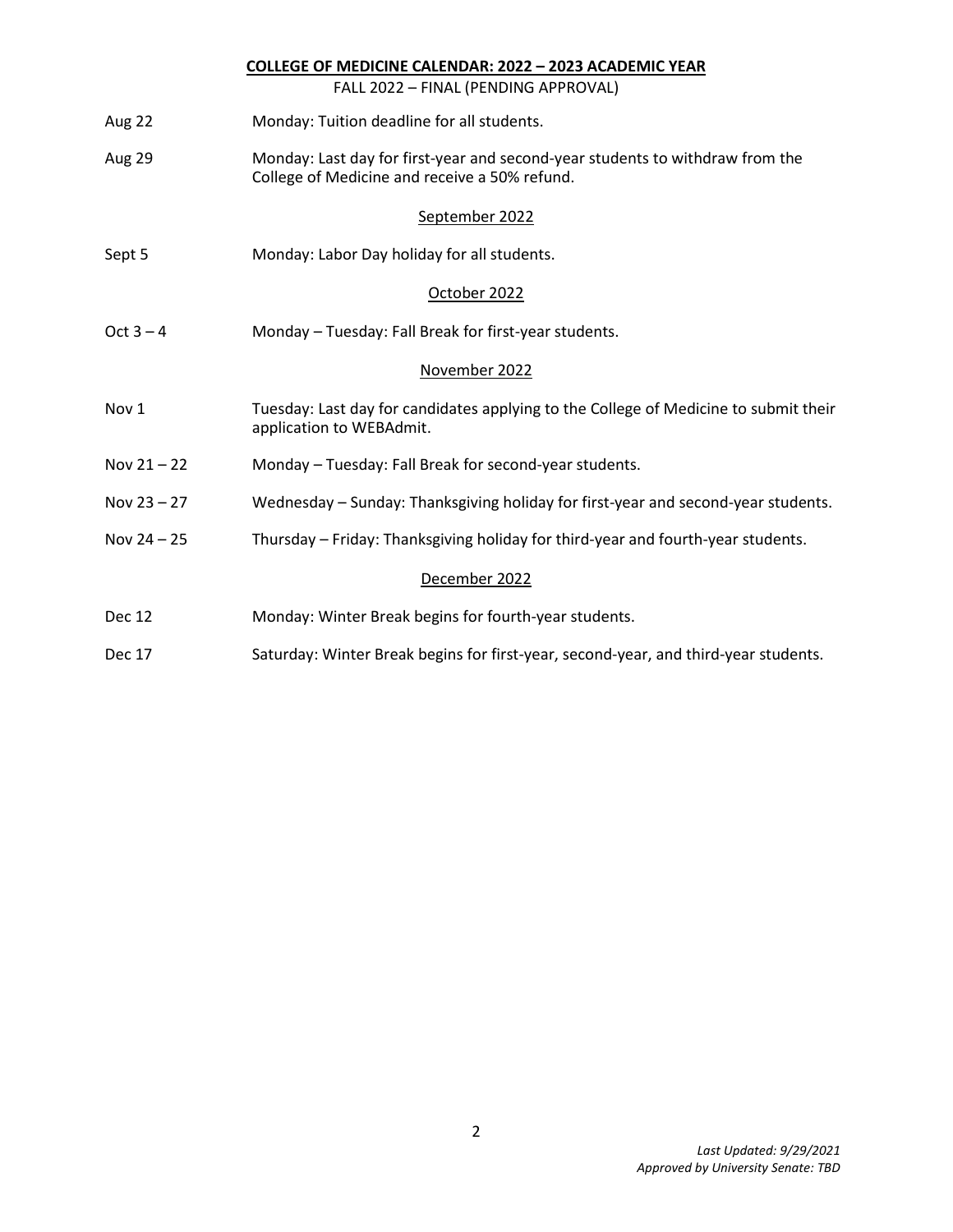## **COLLEGE OF MEDICINE CALENDAR: 2022 – 2023 ACADEMIC YEAR**

SPRING 2023 – FINAL (PENDING APPROVAL)

# January 2023

| Jan 2          | Monday: New Year's Day holiday.                                                                                                  |  |  |  |
|----------------|----------------------------------------------------------------------------------------------------------------------------------|--|--|--|
| Jan 3          | Tuesday: Third-year and fourth-year begin rotations.                                                                             |  |  |  |
| Jan 3          | Tuesday: Last day for third-year and fourth-year students to withdraw from the<br>College of Medicine and receive a full refund. |  |  |  |
| Jan 9          | Monday: First-year and second-year begin classes.                                                                                |  |  |  |
| Jan 9          | Monday: Last day for first-year and second-year students to withdraw from the<br>College of Medicine and receive a full refund.  |  |  |  |
| Jan 10         | Tuesday: Last day for third-year and fourth-year students to withdraw from the<br>College of Medicine and receive an 80% refund. |  |  |  |
| Jan 15         | Sunday: Last day for candidates applying to the College of Medicine to submit their<br>supplemental application materials.       |  |  |  |
| Jan 16         | Monday: Last day for first-year and second-year students to withdraw from the<br>College of Medicine and receive an 80% refund.  |  |  |  |
| Jan 16         | Monday: Martin Luther King Jr. holiday for all students.                                                                         |  |  |  |
| Jan 22         | Sunday: Tuition deadline for all students.                                                                                       |  |  |  |
| Jan 31         | Tuesday: Last day for third-year and fourth-year students to withdraw from the<br>College of Medicine and receive a 50% refund.  |  |  |  |
|                | February 2023                                                                                                                    |  |  |  |
| Feb 6          | Monday: Last day for first-year and second-year students to withdraw from the<br>College of Medicine and receive a 50% refund.   |  |  |  |
|                | <b>March 2023</b>                                                                                                                |  |  |  |
| Mar 25 - Apr 2 | Saturday - Sunday: Spring Break for first-year students.                                                                         |  |  |  |
|                | <b>April 2023</b>                                                                                                                |  |  |  |
| Apr 21         | Friday: End of academic year for fourth-year students.                                                                           |  |  |  |
|                | May 2023                                                                                                                         |  |  |  |
| <b>May 13</b>  | Saturday: College of Medicine Graduation.                                                                                        |  |  |  |
| May 15         | Monday: Fourth-year orientation.                                                                                                 |  |  |  |
| May 19         | Friday: End of academic year for third-year students.                                                                            |  |  |  |